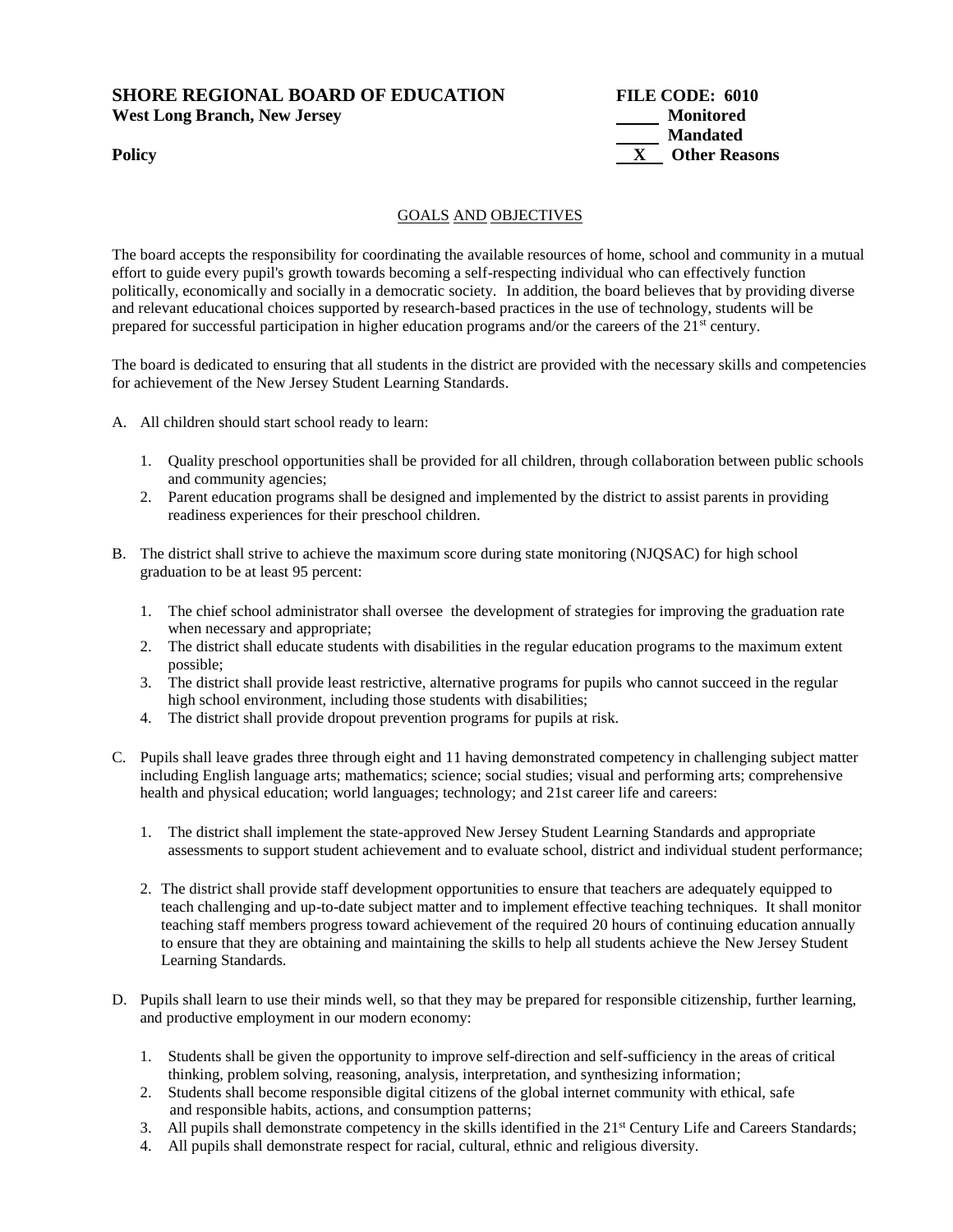#### GOALS AND OBJECTIVES (continued)

- E. The board of education shall maintain an academic environment that is free from harassment and provide equal and bias free access for all students to all school facilities, courses, programs activities and services, regardless of race, creed, color, national origin, ancestry, age marital status, affectional or sexual orientation, gender identity or expression, religion, disability, nationality or socioeconomic status. The district shall:
	- 1. Provide schools and facilities that are barrier free;
	- 2. Provide effective programs that support a safe and respectful school climate and culture and provide effective prevention of and intervention for incidents of harassment, intimidation and bullying;
	- 3. Ensure that the requirements for the completion of courses are nondiscriminatory;
	- 4. Ensure that courses are not offered separately on the basis of race, creed, color, national origin, ancestry, age, marital status, pregnancy, affectional or sexual orientation, gender, gender identity or expression, religion, disability, or socioeconomic status;
	- 5. Ensure that minority, female, and male students are not underrepresented in all classes and programs, including gifted and talented, accelerated, and advanced classes.
- F. Every adult shall be literate and possess the knowledge and skills necessary to compete in a global economy and exercise the rights and responsibilities of citizenship:
	- 1. Adult education programs shall be increased in conjunction with other local districts, community colleges and other educational agencies, to provide greater opportunities for adults to continue learning for work skills, leisure pursuits, intellectual and cultural growth and to assist their children in learning;
	- 2. Business and industry shall be encouraged to collaborate with educational agencies to design and increase access to educational programs for adults, such as flex time, distance learning and interactive technology.
- G. District schools shall be free of drugs and violence and offer a safe, disciplined environment conducive to learning:
	- 1. The district shall develop partnerships with parents to establish the responsibilities of each to create and maintain safe and healthy educational environments for all pupils;
	- 2. The district shall provide programs and staffing to deal with pupils at risk;
	- 3. The school and community shall expand their cooperative efforts to create drug and violence-free environments;
	- 4. All students shall develop a positive view of self and learn to use effective interpersonal skills.

The board shall develop, in consultation with the chief school administrator and teaching staff members, a written educational plan for the district. This plan shall be reviewed and adopted annually and shall include: A. Written educational goals;

- B. An assessment of pupil needs;
- C. Specific annual objectives based on identified needs and action plans to implement them;
- D. Standards for assessing and evaluating the achievement of objectives;
- E. The establishment of reasonable pupil minimum proficiency levels in the areas addressed in the New Jersey Student Learning Standards;
- F. An educational program consistent with these goals, objectives, standards and needs;
- G. Evaluation of pupil progress.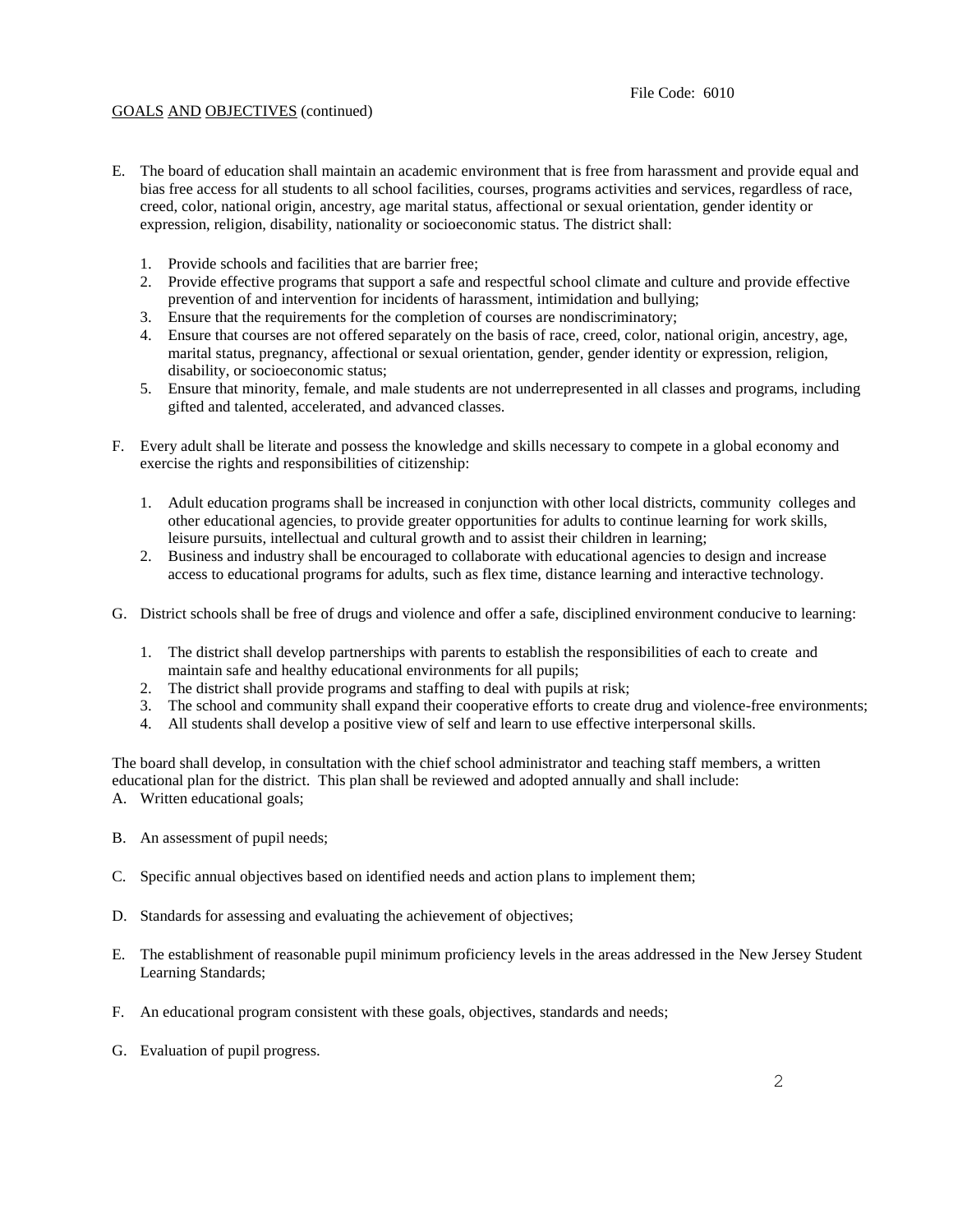## GOALS AND OBJECTIVES (continued)

| Adopted:             | January 27, 2005              |
|----------------------|-------------------------------|
| NJSBA Review/Update: | March 2012, February 2017     |
| Readopted:           | July 26, 2012, April 27, 2017 |

Key Words

Instructional Goals and Objectives, Goals and Objectives in Instruction

| <b>Legal References:</b> | N.J.S.A. 18A:7A-10               | NJQSAC for evaluating school performance                              |
|--------------------------|----------------------------------|-----------------------------------------------------------------------|
|                          | N.J.S.A. 18A:7C-2                | Boards of education; establishment of standards                       |
|                          | N.J.S.A. 18A:7F-43               | Comprehensive Education Improvement and Financing Act                 |
|                          | N.J.S.A. 18A:331                 | District to furnish suitable facilities; adoption of courses of study |
|                          | N.J.S.A. 18A:35-1 et seq.        | Curriculum and Courses                                                |
|                          | N.J.A.C. 6A:8-1.1 et seq.        | <b>Standards and Assessment</b>                                       |
|                          | See particularly:                |                                                                       |
|                          | N.J.A.C. 6A:8-1.2                |                                                                       |
|                          | through $-1.3, -2.1, -3.1, -4.4$ |                                                                       |
|                          | N.J.A.C. 6A:9C-2.1 et seq.       | Professional development for teaching staff member and                |
|                          |                                  | school leader                                                         |
|                          | N.J.A.C. 6A:23A-1.1 et seq.      | Fiscal accountability, efficiency and budgeting procedures            |
|                          | See particularly:                |                                                                       |
|                          | N.J.A.C. 6A:23A-22.1 et seq.     |                                                                       |
|                          | N.J.A.C. 6A:26-1.1 et seq.       | <b>Educational Facilities</b>                                         |
|                          | N.J.A.C. 6A:30-1.1et seq.        | Evaluation of the Performance of School Districts                     |
|                          |                                  |                                                                       |

Every Student Succeeds Act of 2015, Pub. L. 114-95, 20 U.S.C.A. 6301 et seq.

| <b>Possible</b>          |                |                                                                |
|--------------------------|----------------|----------------------------------------------------------------|
| <b>Cross References:</b> | $*1100$        | Communicating with the public                                  |
|                          | $*1120$        | Board of education meetings                                    |
|                          | $*1230$        | School connected organizations                                 |
|                          | $*1600$        | Relations between other entities and the district              |
|                          | $*2131$        | Chief school administrator                                     |
|                          | $*2240$        | Research, evaluation and planning                              |
|                          | $*3542$        | Food service                                                   |
|                          | 4010           | Goals and objectives                                           |
|                          | *4111          | Recruitment, selection and hiring                              |
|                          | $*4116$        | Evaluation                                                     |
|                          | $*4131/4131.1$ | Staff development; inservice education/visitations/conferences |
|                          | $*4211$        | Recruitment, selection and hiring                              |
|                          | *4231/4231.1   | Staff development; inservice education/visitations/conferences |
|                          | $*5113$        | Absences and excuses                                           |
|                          | $*5120$        | Assessment of individual needs                                 |
|                          | $*5124$        | Reporting to parents/guardians                                 |
|                          | 6000           | Concepts and roles in instruction                              |
|                          | 6011           | Thorough and efficient/QEA                                     |
|                          | $*6140$        | Curriculum adoption                                            |
|                          | $*6141$        | Curriculum design/development                                  |
|                          | $*6142$        | Subject fields                                                 |
|                          | $*6145$        | Extracurricular activities                                     |
|                          | $*6147$        | Standards of proficiency                                       |
|                          |                |                                                                |